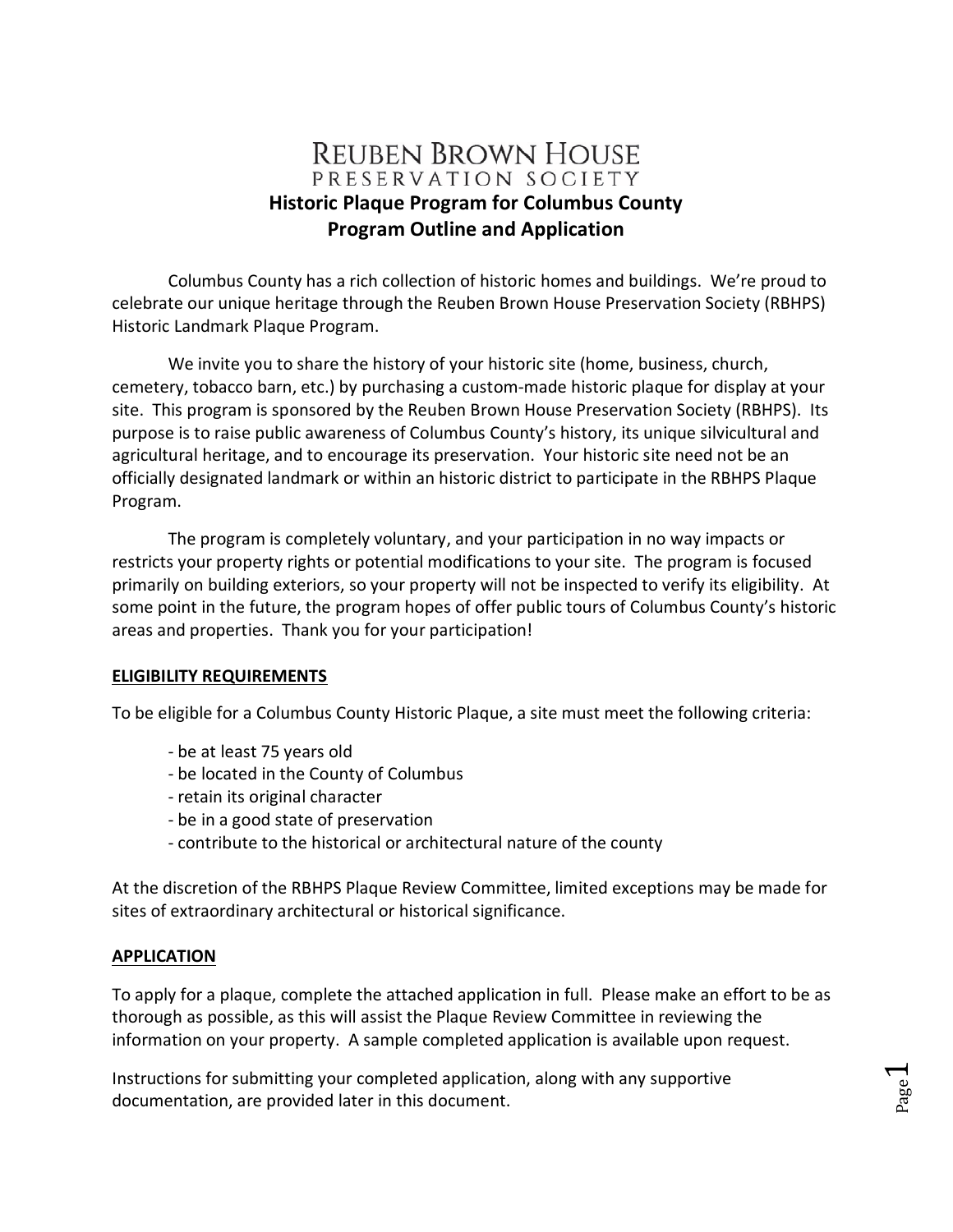### **RESEARCH**

Research for the application should be done by the property owner and is not a service provided by the program. A list of resources to use when researching the history of your site is attached to help you in this process. Please keep in mind that the information you gather is to help create a permanent record of your site and will be available to historians and researchers for years to come. The application and all additional information generated by your research will be permanently filed with the Reuben Brown House Preservation Society Plaque Program.

## **PLAQUE TEXT/SITE NAME**

The format for all plaques is the same, with only the name of the site and year built varying for each plaque. An example of an actual plaque is shown below. The Plaque Review Committee will determine the name of your site and establish the text for the plaque, based on the information you provide on your application. When possible, residential buildings will be named for the original owners or resident. Names of other owners or residents may be used if they occupied the building for a significant period of time, if they made significant architectural changes to the building, or if they are deemed to have been especially important to the history of Columbus County. Commercial buildings (and some residential) may be named for their original use, owner, or other historically relevant facts. On the application you may make suggestions for your site name and you will be given the opportunity to approve the plaque text prior to its being ordered.

### **APPROVAL AND PRICE**

Custom plaques are offered in high-quality cast aluminum for qualifying properties. The standard plaque is 8" H x 10" W and covers the actual cost of the plaque, a small administrative fee, tax and shipping. (Larger plaques are also available.) Once your application has been reviewed and approved, you will be notified of your eligibility to purchase a plaque. The plaque fee must be paid in full before the plaque will be ordered.



**Historic Plaque Example**